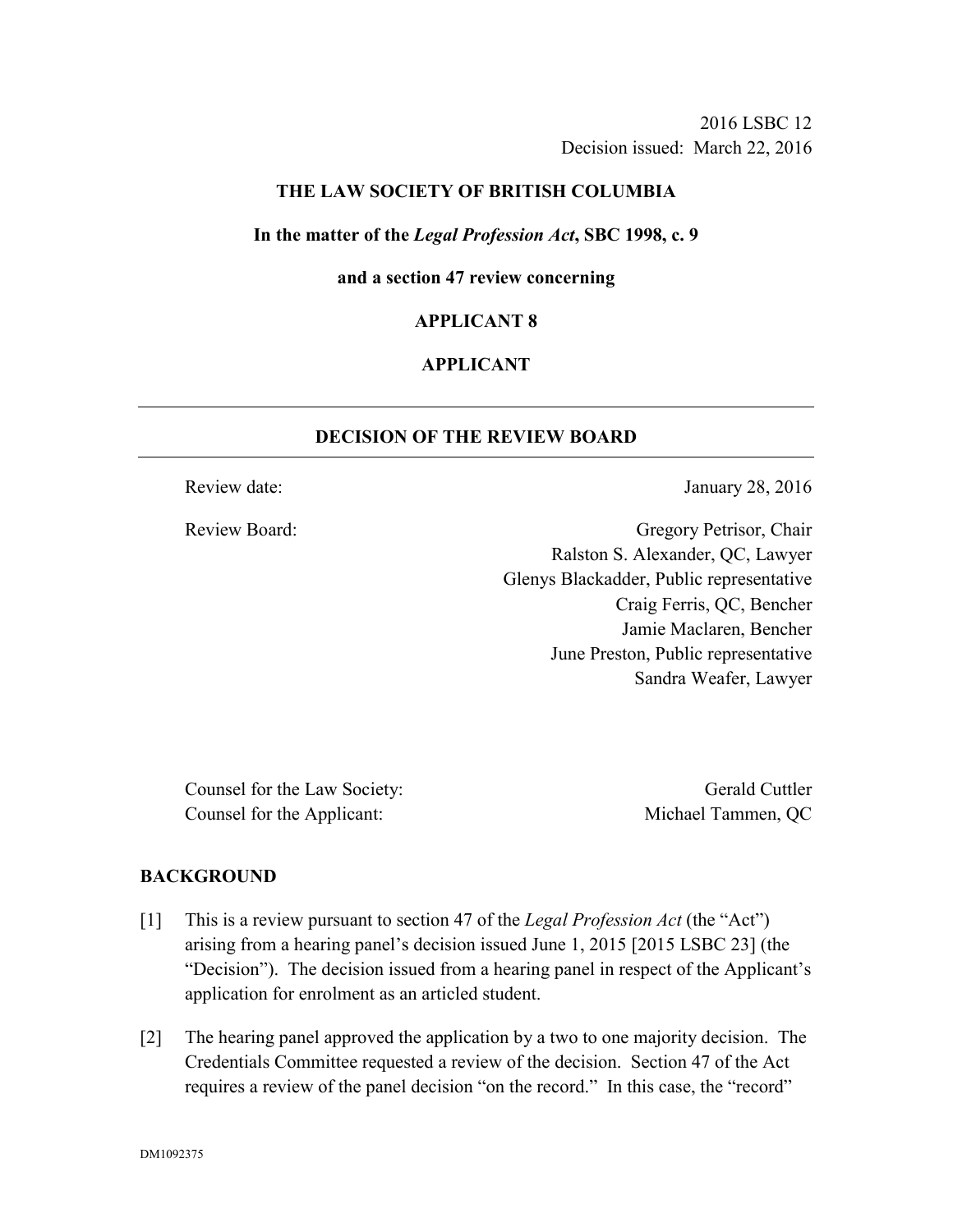consisted of approximately 670 pages of transcript of the testimony and argument before the hearing panel, the Applicant's application for enrolment as an articled student, approximately 800 pages of Common Books of Documents before the hearing panel and the decision of the hearing panel, both the majority and the minority dissenting opinions.

- [3] The Applicant was legally trained in India and practised there from 1989 to 2001 when he became a tax inspector. He immigrated to Canada in 2004 and worked at various jobs until 2012 when he decided to renew his career in the legal profession. This step required him to validate his legal qualifications through the accreditation regime administered by the Federation of Law Societies of Canada. He wrote the four exams required of him and qualified to seek a legal position in Canada in January 2013.
- [4] After a lengthy quest for articles he was offered a position to commence when an existing student was finished articles some months hence. He worked as a paralegal at the firm for the intervening months while awaiting the completion of his fellow student's articles.
- [5] The Applicant was married for a second time in June 2011. The Applicant and his second wife had their only child, a daughter, on February 29, 2012.

# **MATERIAL FACTS**

- [6] Counsel for both parties before the Review Board acknowledged that the facts behind the difficulties facing the Applicant are not much in dispute. Where the hearing panel had difficulty with the facts as a result of conflicting evidence, it was able to determine that the differences in the evidence of the parties, though significant, were not determinative of the question before the panel.
- [7] Following the birth of their daughter, the Applicant's mother came to live with the couple, in part it appears to assist with baby minding responsibilities since both parents had full time employment. The mother was a source of friction in the family.
- [8] By the summer of 2013 it appears that difficulties in the marriage had reached a crisis point. In response to a seemingly benign inquiry about the plans for dinner, a dispute between the parties emerged. The Applicant responded with a shockingly profane text message to his wife, and that message was followed up with a further equally profane message in response to a bland reply to the first message.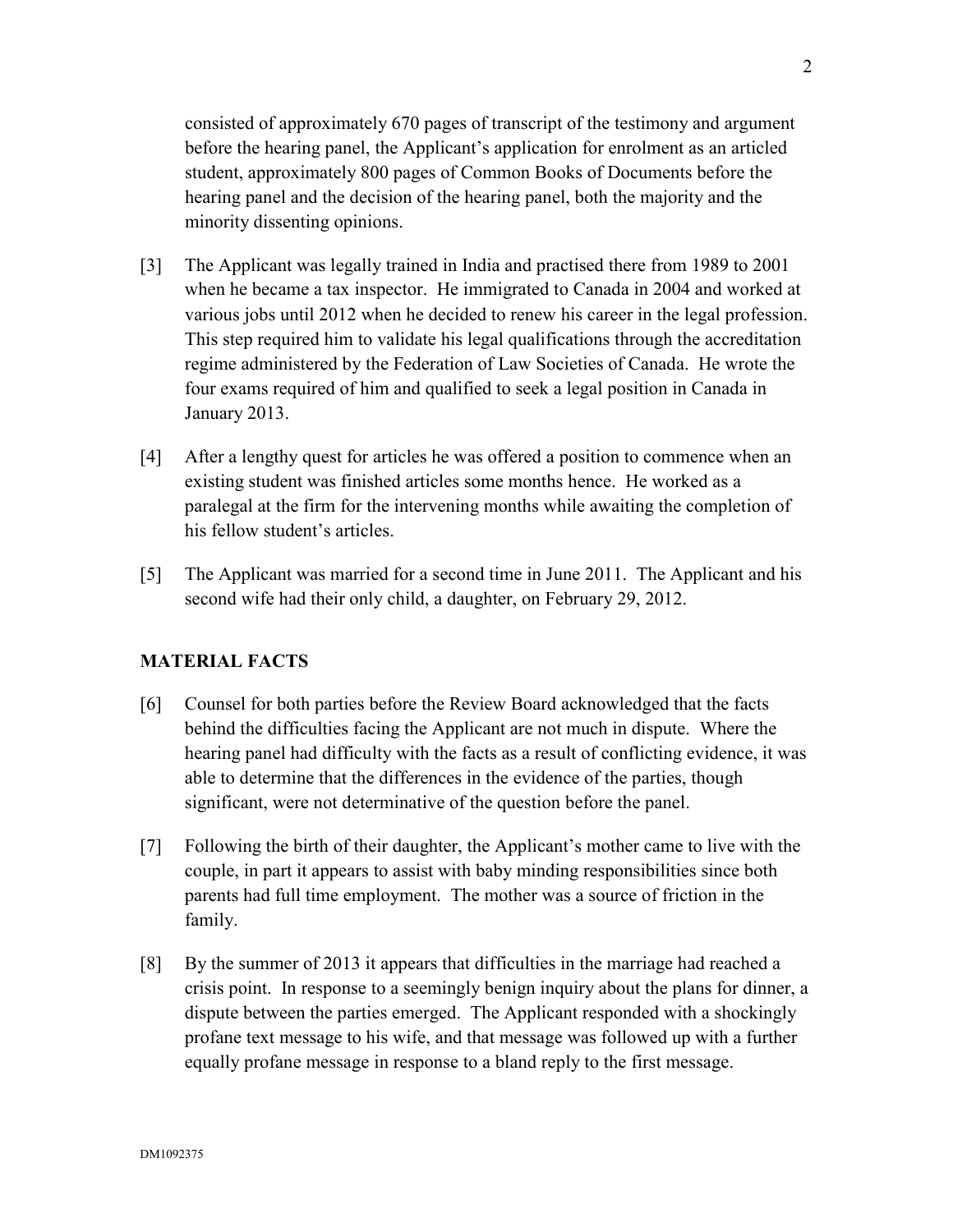- [9] Shortly following this incident, a dispute about the Applicant's mother erupted. The Applicant threatened his wife with disclosure of allegedly questionable immigration related marriage practices of her family if she did not stop demeaning his mother's status in Canada as a "visitor."
- [10] It appears that his wife did not respond appropriately to the threat, so the Applicant sent a letter of complaint to the Canadian High Commission in New Delhi alleging improper activity involving marriages and immigration by family members of his wife.
- [11] The next event of significance is a physical altercation that occurred on the morning of August 15, 2013 when the Applicant returned from a jog that had commenced when he left the home in company with his mother. His mother was not with him when he returned, and his wife inquired of the whereabouts of the mother. This inquiry appeared to enrage the Applicant and the physical altercation ensued.
- [12] The wife complained of the Applicant's choking her and "slamming her against the kitchen counter." The Applicant's version of events suggests that he was defending himself from a frontal assault by his wife. The Applicant's mother returned from her walk in the midst of these events, and she testified at the hearing to her version of the dispute. Her testimony differed in some respects from that of the Applicant. The wife of the Applicant visited a doctor on the following day complaining of pain in her neck and back.
- [13] The hearing panel did not reconcile the conflicting stories on the alleged assault.
- [14] Several days after this incident, the Applicant became aware that an uncle of his wife had called the Applicant's father in India to warn of serious consequences for the Applicant if the alleged mistreatment of the wife continued.
- [15] When the Applicant learned of this call, he called the RCMP to report the threat against him by the uncle. The uncle advised the Applicant's wife of the RCMP intervention by the Applicant, and that apparently moved the wife to report the assault by the Applicant that had occurred a few days earlier. On August 21, 2013, the Applicant was charged with a domestic violence offence under section 266 of the *Criminal Code*. He provided a "no contact" undertaking and was released.
- [16] The Applicant hired experienced criminal counsel, and the domestic violence charge was resolved in November by the Applicant providing a recognizance under section 810 of the *Criminal Code*. The recognizance required him to acknowledge that his wife had reasonable grounds to fear that he would cause her physical harm.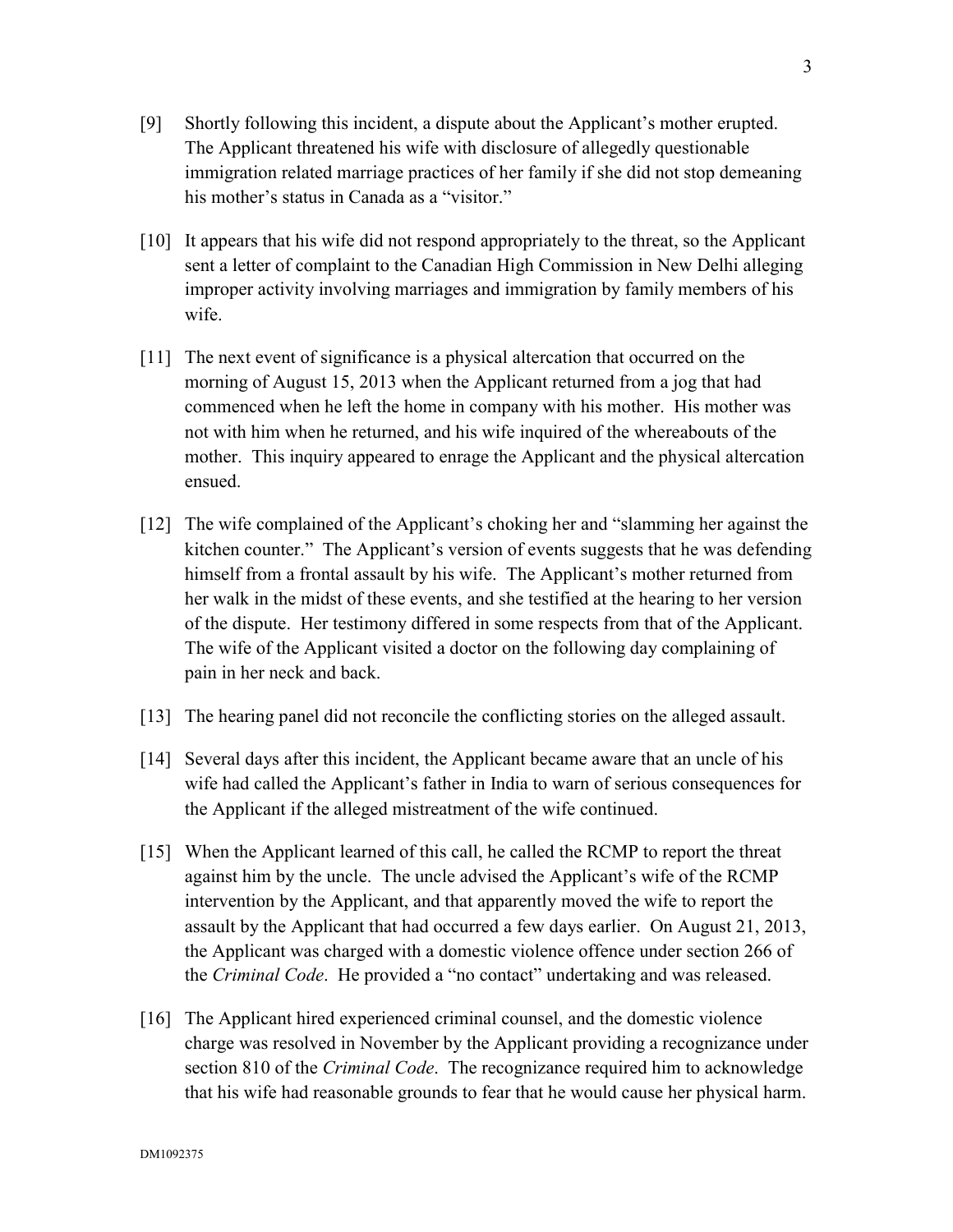- [17] The Applicant then embarked on a series of Provincial Court proceedings, including a small claims action, to recover damages for the alleged false accusation of the assault. He claimed that he had become distressed, started gambling and lost all of his savings at a casino, and had suffered defamation and loss of income.
- [18] Many other Provincial Court applications relating to access and custody for the daughter were commenced by the Applicant. So many applications were mounted by the Applicant that he became the subject of an unusual order by the Provincial Court that no further proceedings be commenced without the prior approval of the Court. A decision in one of the Provincial Court matters was on reserve at the time of the Review hearing.
- [19] The hearing panel considered evidence regarding the extent to which the Applicant had apologized to his wife for the events surrounding the alleged assault. The Applicant had testified that he did apologize to his wife. She denied that he had done so. The hearing panel found that, if an apology had been provided, it was not sincerely offered in view of the subsequent inconsistent behaviour of the Applicant, including the small claims action noted above.

## **DECISION OF THE HEARING PANEL**

- [20] The hearing panel decision of the majority contains the following paragraphs:
	- [58] When considered in its totality, [the Applicant's] treatment of his wife offers evidence of serious character flaws. Matrimonial disputes often provoke intense and unflattering behaviour by people involved in that kind of visceral conflict. [The Applicant] sent his wife abusive and profane text messages that are quoted above. From an email he sent to his criminal defence counsel, we know that he was prepared to deceive his wife about the degree of interest he had in repairing the relationship in order to persuade her to soften her approach to the criminal charges he was facing. He has conducted litigation against his wife in a manner that required a court order to prevent him from filing further materials. As that litigation was ongoing at the time of this hearing, we are not fully apprised of the evidence or the outcome of that litigation. The results of the hearing in progress may become important when it comes time for the Law Society to decide whether to admit him to the bar upon successful completion of the professional legal training course and articles.
	- [59] The character flaws revealed in the hearing are troubling. We have had to consider whether those flaws were provoked and exposed only because of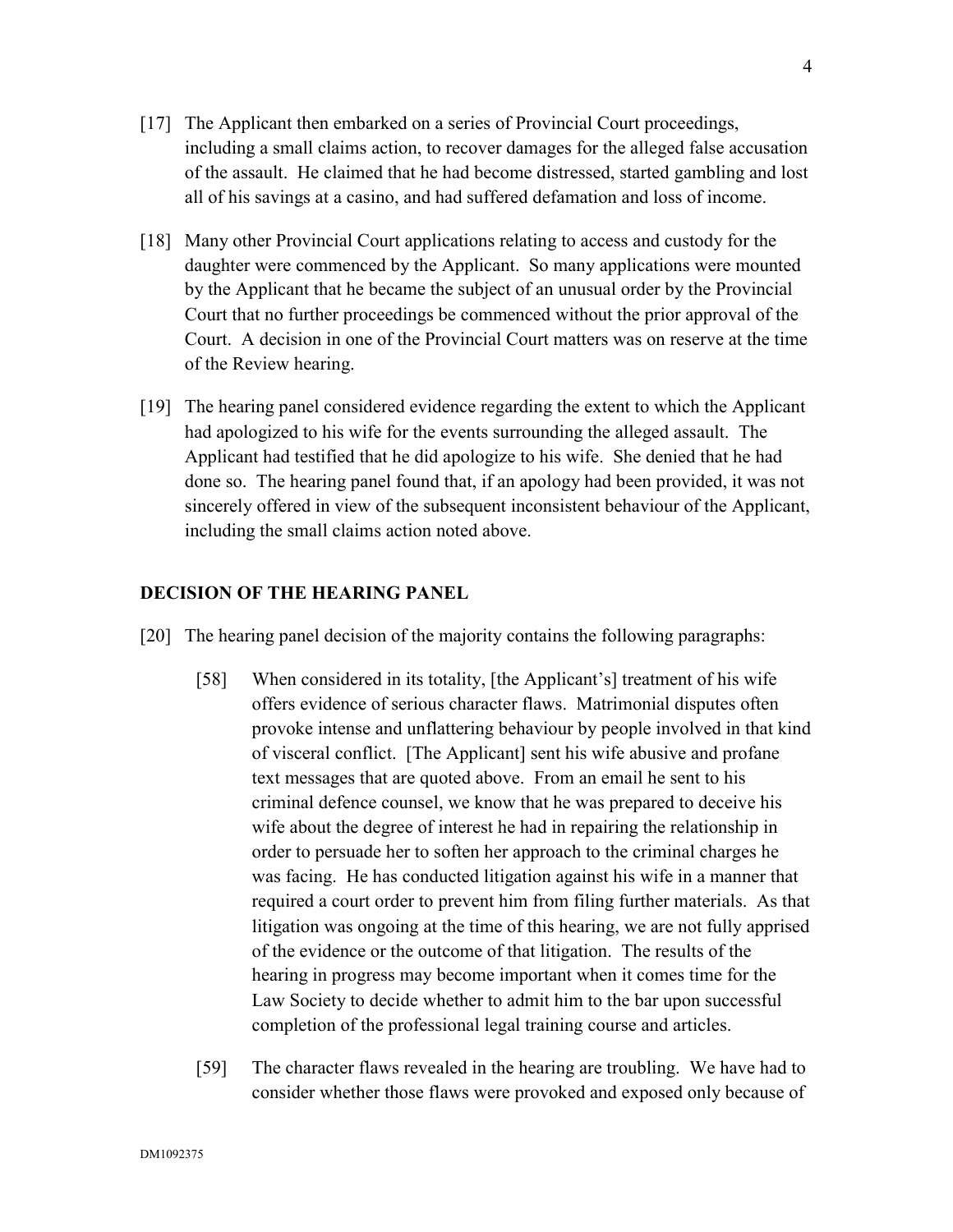the particular stresses of a matrimonial break up and whether they could become a factor in [the Applicant's] practising life as a member of the Law Society of BC.

- [60] We weigh against those serious issues the fact that he clearly worked very hard since coming to this country. His employers, past and present, attest to him being honest and diligent. If it were not for the dispute with his wife, which shows him in a very poor light, his employment record depicts him to be an exemplary candidate to be enrolled as an articled student. He could be held up as an example of an immigrant coming to this country succeeding through perseverance and hard work.
- [61] We also note that this is an application to become enrolled as an articled student, not called and admitted as a lawyer. If enrolled, the Applicant still has to undergo the process of learning through PLTC and articles to appreciate the standards that he must meet in both his personal and professional life. When the Credentials Committee considers his application to be called as a lawyer, they must be satisfied that the Applicant is of good character and fit at that time.
- [62] Although the Applicant's behaviour in relation to his wife leaves much to be desired, we do not believe he has such a defect in character that it should prevent him from starting on the road toward becoming a lawyer. We do not believe that the behaviour discussed above will be exhibited in his practice as an articled student.
- [21] The dissenting decision (the "Dissent") adopted the facts as described by the majority but determined that the Applicant had not met the requirements of section 19(1) of the Act. The Dissent noted the opinion expressed in *Re: Schuchert*, 2001 CanLII 21449 as follows:

It is important not to confuse the good character requirement for admission with notions about forgiveness or about giving the applicant a second chance. The Admissions panel is not in the forgiveness business; the test to be applied is clear, and the admissions panel is to determine if the applicant is of good character *today*. The *Law Society Act* does not permit an admissions panel to apply any test other than that relating to the applicant's good character *at the time of the hearing*.

[emphasis added in the Dissent]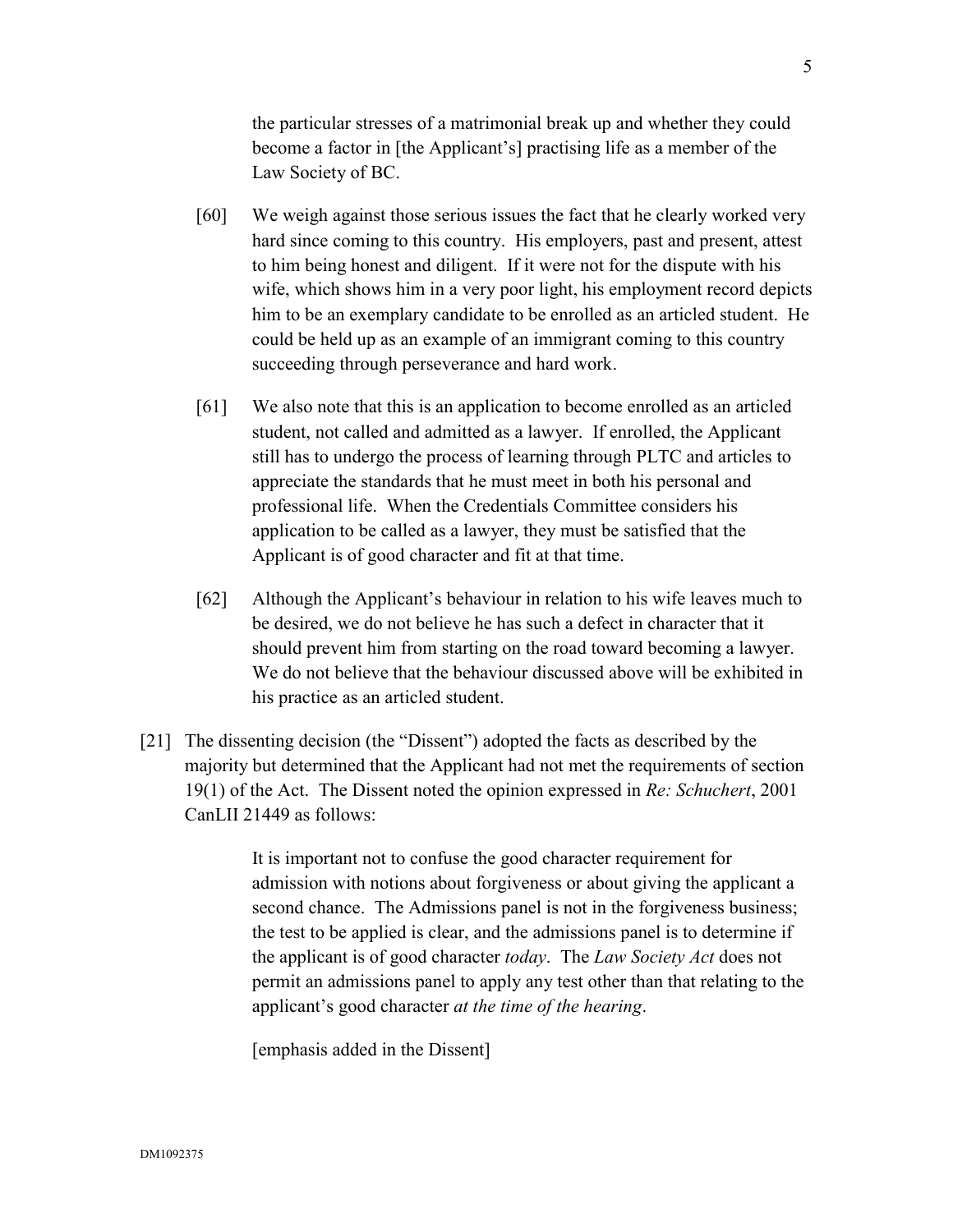[22] The Dissent applied the reasoning from *Re Applicant 3*, 2010 LSBC 23, as to the need for an assessment of character "at the time of the hearing" in the following passage:

> … he cannot be given the benefit of the doubt that he will become more honest and perceptive of correct conduct once he is called to the Bar. This would transfer the risk to the public and the profession. Law Society members must be equipped when they are called to serve the public and to maintain and nurture public confidence in the profession.

- [23] The Dissent then analyzed the chronology of events before the hearing panel and determined that the Applicant had not met the onus upon him to demonstrate good character and repute and concluded:
	- [73] In my opinion, the facts and submissions presented to the Panel do not inspire confidence that the Applicant's character defects will not resurface in practice when he faces the pressures, conflicts and disagreements that lawyers must routinely cope with in an objective and balanced fashion.
- [24] The Dissent would have refused the Applicant's request for admission to articles.

#### **STANDARD ON REVIEW**

- [25] It is now well settled that, where the review board is asked to review a decision of mixed fact and law, the correct standard to be applied on the review is reasonableness. That is, given that the hearing panel was required to resolve issues that included both a factual component and a legal component, did the hearing panel come to a conclusion that is "reasonable" in all of the circumstances. An example of a question that includes both fact and law is found where a hearing panel is asked to make determinations of credibility in respect of testimony given by a party to the hearing.
- [26] By contrast, where a review board is looking to review a decision of a hearing panel where the question to be decided by the hearing panel is a question of law alone, then it is the law that the correct standard to be applied on review is "correctness." That is, in applying the law to the legal issue before the hearing panel did, the hearing panel come to the correct conclusion? An example of a question for a hearing panel that is made up entirely of legal issues, without any factual components to be considered, is what is the test for good character imposed by section 19 of the Act and at what point in the application process is that test to be met?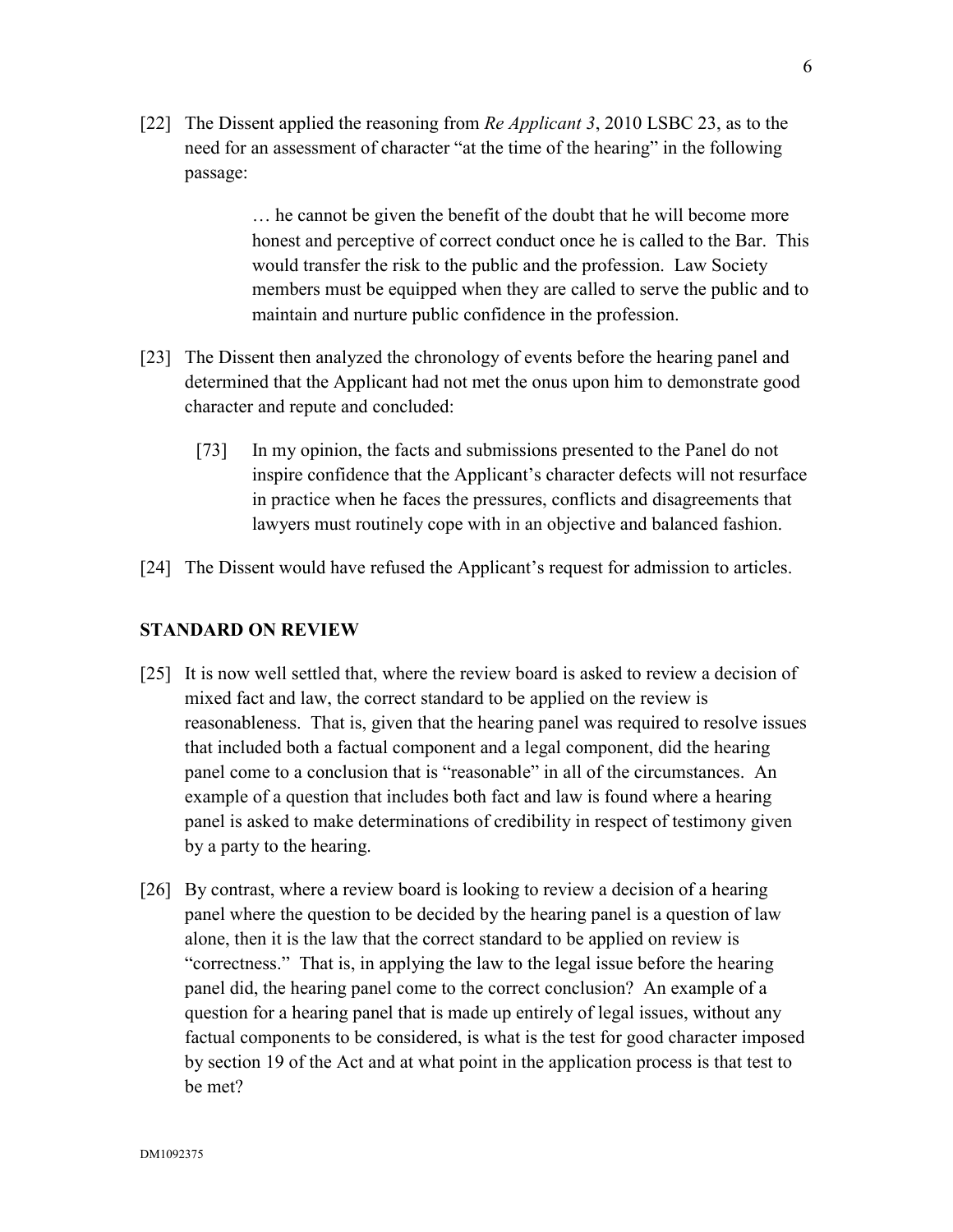- [27] This issue was recently examined by the Court of Appeal in the case of *Mohan v. Law Society of British Columbia*, 2013 BCCA 489. In this case, a review board reversed a decision of a hearing panel on the basis that the hearing panel had not made an express finding that the evidence of the applicant on a key point in issue was believed or found to be credible. The review board believed that, since the board found that the decision of the hearing panel was not correct, it was open to them to reverse the decision.
- [28] The Court of Appeal began its analysis by noting that the Review Board appeared to adopt the correct test, namely correctness, except in circumstances where another test would apply where the hearing panel determined matters of fact based upon *viva voce* evidence. The Court then examined the equivalent process in Ontario where the review panel is called the appeal panel. In the case of *Law Society of Upper Canada v. Evans*, 2007 ONLSAP 5, the following comments of the Appeal Panel were referenced with approval by the Court of Appeal:
	- [79] The jurisdiction of the Appeal Panel is set out in s. 49.35 of the *Law Society Act*. The Appeal Panel is a review tribunal and does not conduct a trial *de novo*. The standard of appellate review is correctness for questions of law, and reasonableness for questions of fact or of mixed fact and law (*Law Society of Upper Canada v. Crozier*, 2005 CanLII 38899, 203 OAC 176, [2005] OJ No. 4520 (Div. Ct.), para. 71, and *Law Society of New Brunswick v. Ryan*, 2003 SCC 20, [2003] 1 SCR 247, para. 42).
	- [80] Where findings of facts are based upon credibility assessments, as is the case with regard to Mr. Evans, it is of particular importance for the Appeal Panel to recognize the deference built into the standard of reasonableness. An Appeal Panel is not well-situated to make its own assessments of credibility, nor is it permitted to do so (*Law Society of Upper Canada v. Baksh,* 2006 ONLSAP 6 para. 13).
- [29] The Court of Appeal noted in *Mohan* that similar considerations had been adopted in British Columbia. In the case of *Law Society of British Columbia v Berge*, 2007 LSBC 7, the following was noted on this subject:
	- [21] The standard of review described above [correctness] is subject to one qualification, namely, that where issues of credibility are concerned, the Benchers should only interfere if the Hearing Panel made a clear and palpable error. See *Law Society of BC v. Hops,* 1999 LSBC 29 and *Law Society of BC v. Dobbin* 1999 LSBC 27.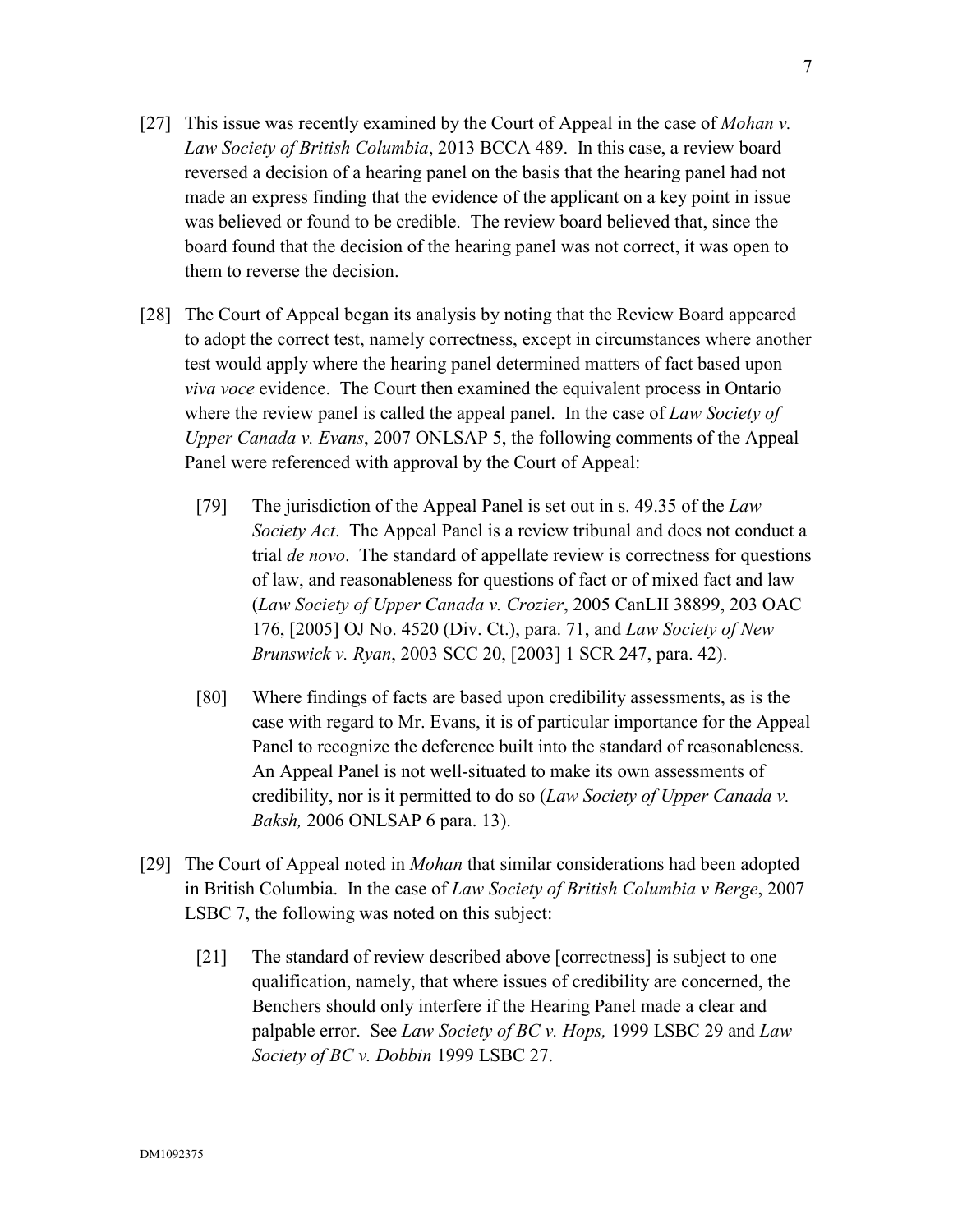- [30] The Court further observed that the issue in *Mohan* was not whether the review board applied the correct standard of review but rather, whether the review board was correct in its determination that the hearing panel had not made a determination of the credibility of the applicant. If no finding of credibility was made by the hearing panel, then no deference was owed, but if a finding of credibility was made, then deference was owed, but not accorded, from the review board.
- [31] The Court of Appeal reviewed all of the evidence considered and reported by the hearing panel in its reasons for judgment and found that a finding of credibility of the Applicant Mohan had been made by the hearing panel. With that determination made, the standard of review became "reasonableness" and not correctness. The review panel did not accord the hearing panel appropriate deference and, with that oversight, fell into error. The decision of the review panel was reversed.
- [32] The issue of the correct standard to apply was considered recently by a review board in the case of the *Law Society of BC v. Perry*, 2015 LSBC 55. That board discussed a decision of the Court of Appeal in the case of *Kay v. Law Society of British Columbia*, 2015 BCCA 303, as follows:
	- [31] Citing the decisions of *Law Society of BC v. Hordal,* 2004 LSBC 36 and *Mohan v. Law Society of BC*, 2013 BCCA 489, the review panel in *Re: Applicant 6*, 2014 LSBC 37, recently summarized the applicable standard on review as follows:

The standard to be applied on review is correctness or, in other words: applying the facts as found by the hearing panel to the statutory framework, is the result correct? There is one important caveat to the standard of correctness: the Benchers must give deference to the hearing panel to the findings of fact and credibility unless the hearing panel has committed an overriding or palpable error.

[32] The review panel's decision in *Re: Applicant 6* was appealed to the British Columbia Court of Appeal. In that appeal, *Kay v. Law Society of British Columbia*, the Court of Appeal approved the standard adopted by the review panel, noting at para. 40 that "… determining whether a person is of good character in the context of reinstatement as a member of the Law Society is a question of mixed fact and law …" for which the standard of review is reasonableness.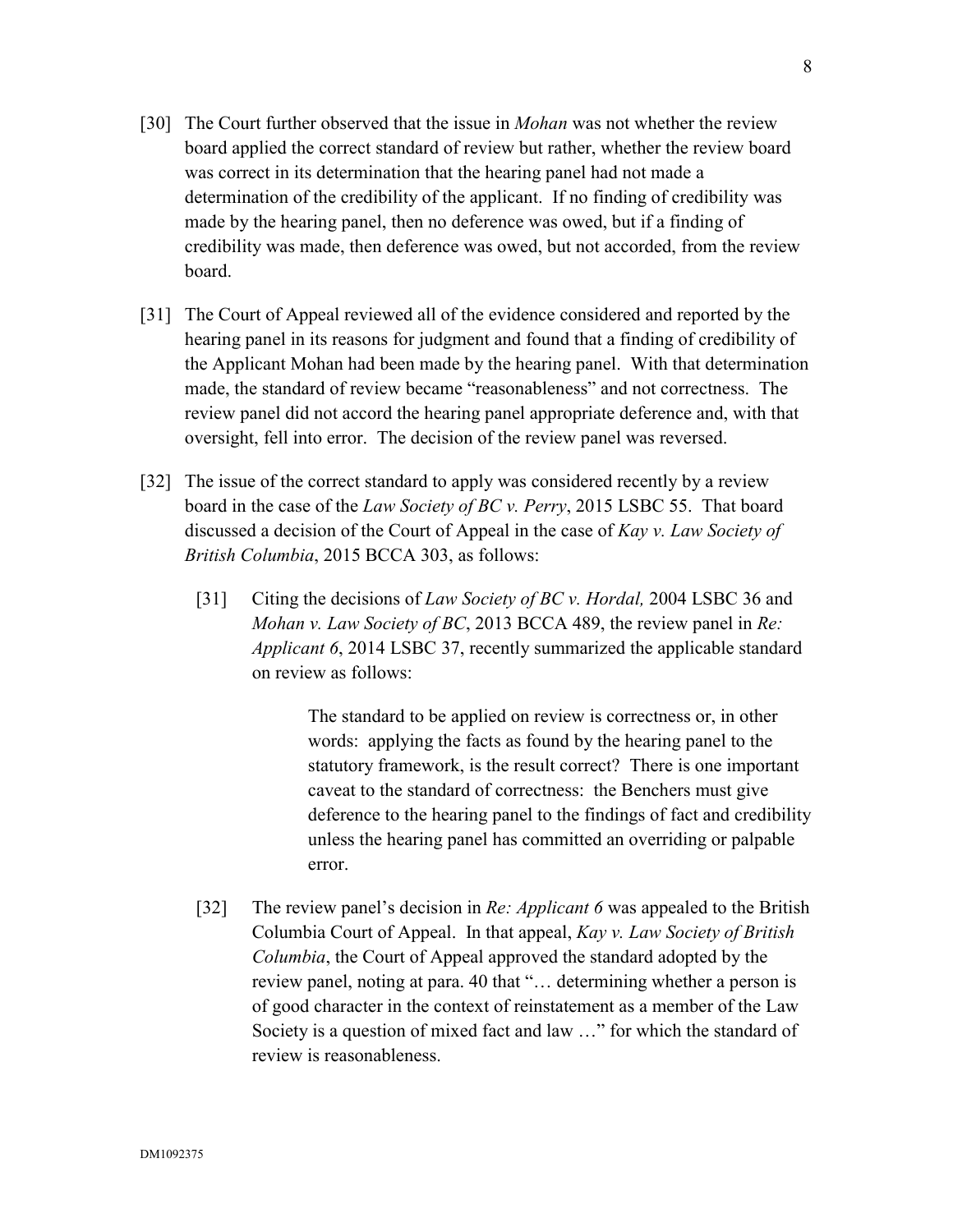- [33] The Court contrasted that standard with the standard to be applied to a question of law stating, "in the present case, the Benchers accepted the factual findings of the Hearing Panel, but found that the Hearing Panel did not apply the appropriate legal test. That was a question of law reviewable on the standard of correctness." (para. 41).
- [33] We will articulate our understanding of our task and the necessary standard of review that is applicable to the task we identify. For completeness, we offer alternative reasoning to the same conclusion.

# **POSITION OF THE PARTIES**

- [34] The Law Society argued that the majority decision of the hearing panel erred by failing to correctly apply the test in Section 19(1) in three ways:
	- (a) By failing to recognize that the section 19(1) test for character is the same for an application for admission as an articled student as it is for an application for admission as a member of the Law Society;
	- (b) By failing to recognize that a determination of good character and repute is a precondition to granting an application for enrolment as an articled student; and
	- (c) By failing to reject the Applicant's application on the basis that he had not overcome the onus upon him on the balance of probabilities to demonstrate that he met the requirements of section 19(1).
- [35] The Law Society argued that the findings of the majority hearing panel as disclosed in its decision are inconsistent with a finding, on the balance of probabilities, that the Applicant had met the test for character described at section 19(1) of the Act.
- [36] It argued that, with the decision read as a whole, there was no finding by the hearing panel that the Applicant was of good character and repute; to the contrary, the decision contains many references that specifically question the character of the Applicant.
- [37] The Law Society urged that the correct standard to be applied by this Review Board was correctness because the decision under review was a pure question of law, namely did the hearing panel apply the correct test in its deliberation on the application.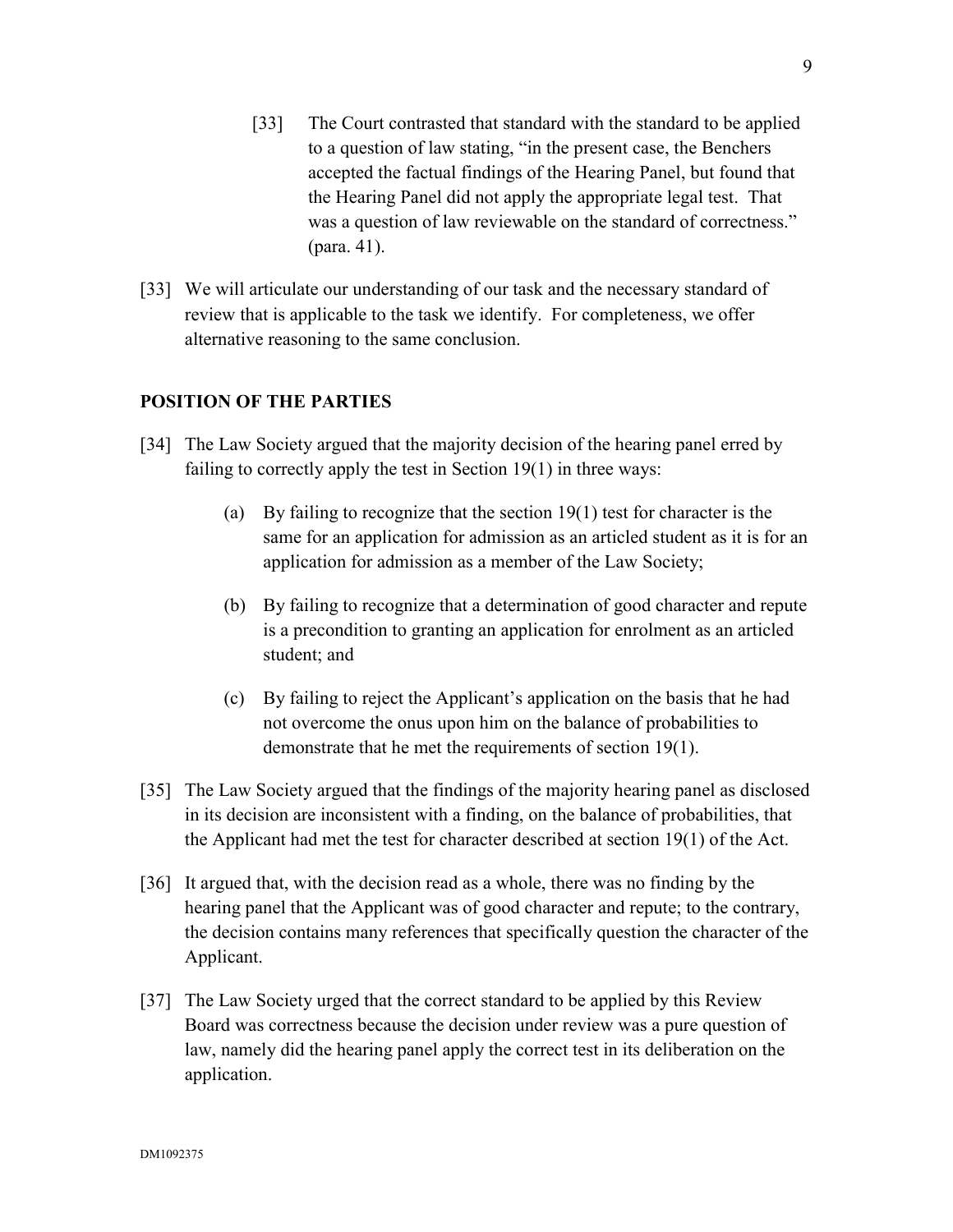- [39] Counsel argued that a finding of good character was necessarily implied by the decision of the majority of the hearing panel when it decided to permit the Applicant to enrol as an articled student. The hearing panel majority was clearly mindful of the test for admission because it reproduced the test at the outset of its decision and referred to it in its reasoning.
- [40] Counsel for the Applicant suggested that "the decision reached by the majority was a sensible one, which struck an appropriate balance among the interests of the applicant, the Law Society and the public." He argued that this was not a case where the hearing panel hoped "that the leopard would change its proverbial spots." Rather, this decision recognized that, not only was the test of character and fitness imprecise and difficult to measure, but that arriving at an answer to the fundamental question was as much art as science.

# **APPLICATION TO ADMIT ADDITIONAL EVIDENCE**

- [41] At the conclusion of his case, counsel for the Applicant sought leave to adduce additional evidence for consideration by the Review Board as provided in section 47(4) of the Act. This section permits a review on the record to consider additional evidence in "special circumstances." The section provides no guidance on the nature of the "special circumstances" contemplated and leaves review boards to make the determination on a case by case basis. The additional evidence sought to be introduced was in the nature of reports of the progress of the Applicant in his articles, which he commenced following the release of the decision of the majority.
- [42] The Review Board recessed to consider the request and determined that, since the time at which the character of the Applicant was to be determined was the date of the hearing (February 2, 3, 4, and 5, 2015) there was no probative value in evidence dating from and after July 2015. It determined that the "special circumstances" required by section 47(4) of the Act had not been made out.

# **ISSUE FOR DETERMINATION**

[43] We have determined that the issue for our determination is whether the hearing panel correctly applied the test for good character found at section 19(1) of the Act.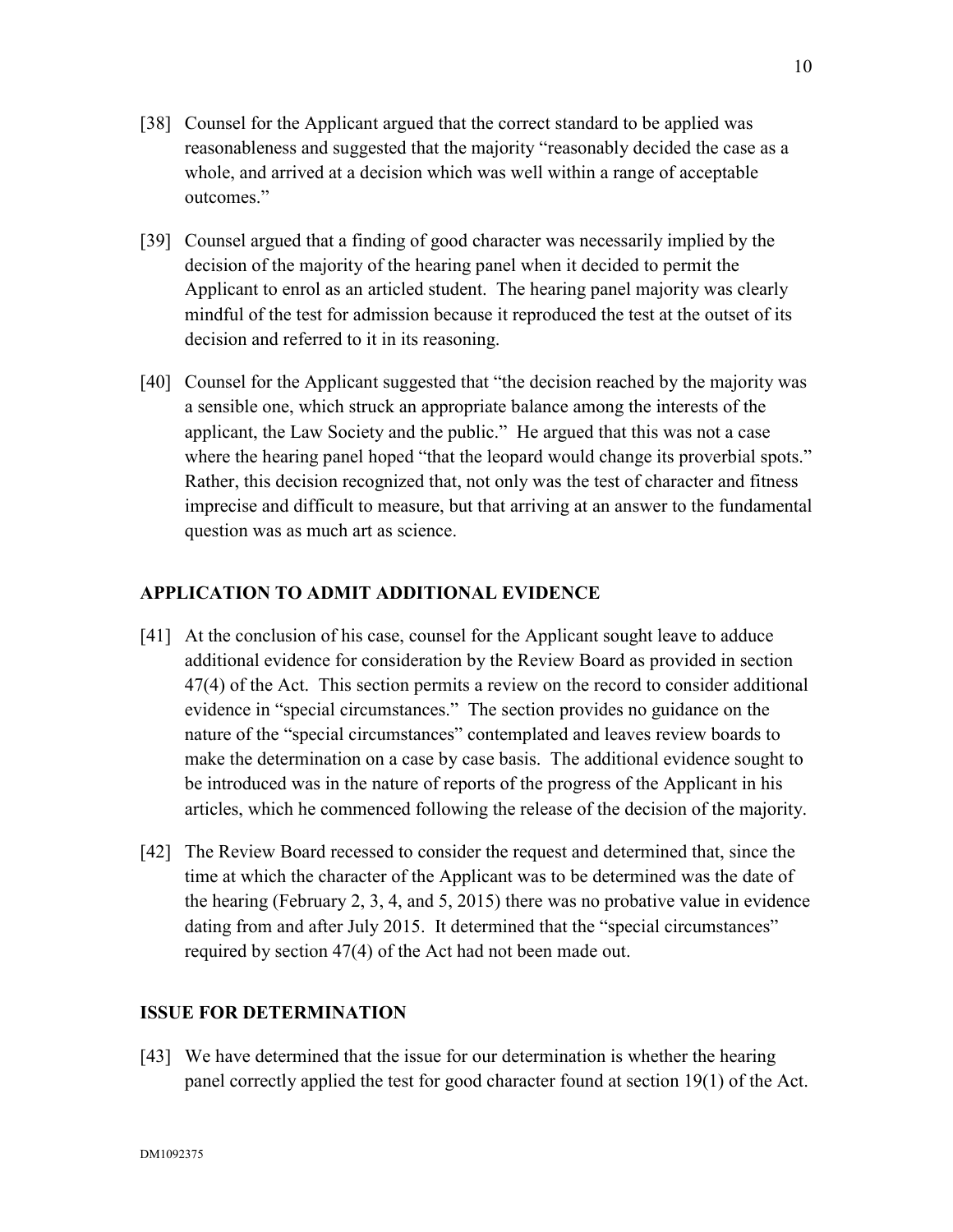It is our finding that this question is one of law only and that, therefore, the standard of review is correctness.

[44] If our reasoning on this first issue is found to be in error, or if we have failed to properly identify this issue for consideration, we have also considered the decision of the majority of the hearing panel to determine, in all of the circumstances described, if the decision of the Majority is reasonable.

# **DISCUSSION**

- [45] The hearing panel noted (paragraph 61) that this was "an application to become enrolled as an articled student, *not called and admitted as a lawyer."* [emphasis added]. It went on, in the same paragraph "When the Credentials Committee considers his application to be called as a lawyer, they must be satisfied that the Applicant is of good character and repute at that time."
- [46] This language raises important considerations for the Review Board. The highlighted language suggests that the hearing panel believed that there is a difference between the application of the character test in section 19 for applicants to be enrolled as articled students and applicants to be called and admitted as lawyers. There is no other reasonable interpretation of this observation by the majority of the hearing panel than that it believed that there was a different standard for character for articled students than for applicants for call and admission to the bar.
- [47] The belief of the hearing panel that there is a different standard for articling admission is further validated by the language that followed in the same paragraph. The hearing panel majority noted that the Credentials Committee would have a further consideration of the character and repute of this applicant and so any deficiencies in character apprehended by the hearing panel could be addressed by the Credentials Committee when the Applicant seeks call and admission to the bar.
- [48] This analysis by the hearing panel is materially flawed, in several respects. First, it has been universally accepted that the test for character is identical for applicants regardless of the nature of their application. It matters not that the applicant may be seeking to enroll in the articling program or instead is seeking reinstatement following a disbarment and subsequent rehabilitation. Good character is good character.
- [49] The second flaw in the analysis of the majority demonstrated by the language of paragraph 61 is the implicit suggestion that a further consideration by the Credentials Committee of the Applicant's suitability for admission is inevitable. It is in no way certain that a further consideration of this Applicant's suitability will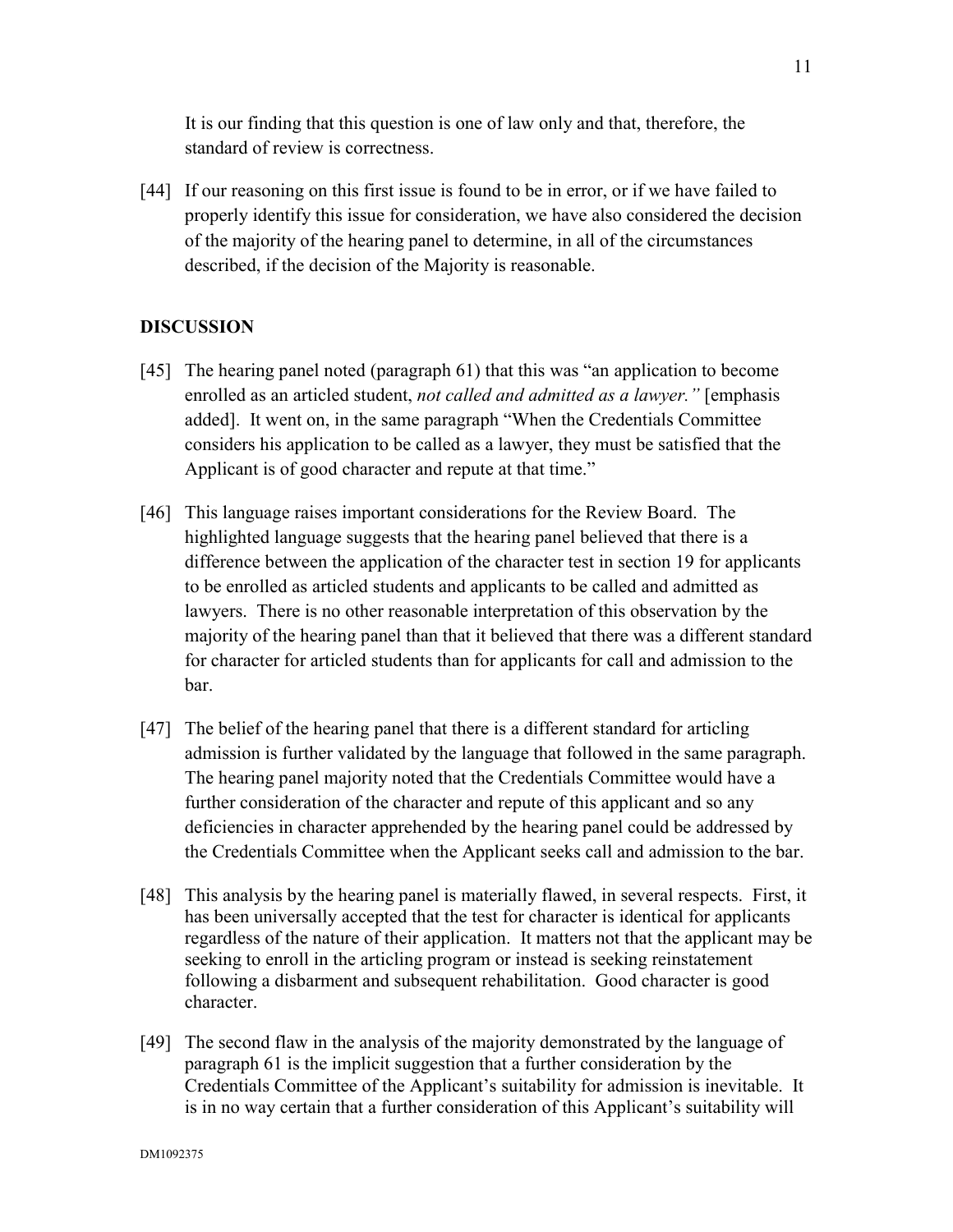occur following this positive determination by the hearing panel. The structure of the Act is clear. An assessment of the character of the Applicant is made by the hearing panel and if that determination is positive, that is if the Applicant is found to be of good character and repute, as was necessarily implied by the decision of the majority in this case, there is no automatic further reference to anyone on the application for call and admission following satisfactory completion of the articling requirements.

[50] The Rules of the Law Society describe the process when the Executive Director receives an application for call and admission from a person seeking membership in the Law Society. Rule 2-83 provides:

## **Consideration of application for call and admission**

- (1) The Executive Director must consider an application for call and admission by a person meeting the requirements under this division, and may conduct or authorize any person to conduct an investigation concerning the application.
- (2) On an application for call and admission, the Executive Director may
	- (a) authorize the call and admission of the applicant without conditions or limitations, or
	- (b) refer the application to the Credentials Committee.
- (3) When the Executive Director refers an application to the Credentials Committee under subrule (2), the Committee may
	- (a) authorize the call and admission of the applicant without conditions or limitations,
	- (b) authorize the call and admission of the applicant with conditions or limitations on the applicant's practice, if the applicant consents in writing to those conditions or limitations, or
	- (c) order a hearing.
- [51] This Rule clearly authorizes the Executive Director to further investigate the character of the Applicant by directing the application to the Credentials Committee, but there is, equally clearly, no obligation upon him to do so. It would be reasonable in all of the circumstances, if no further incidents of difficulty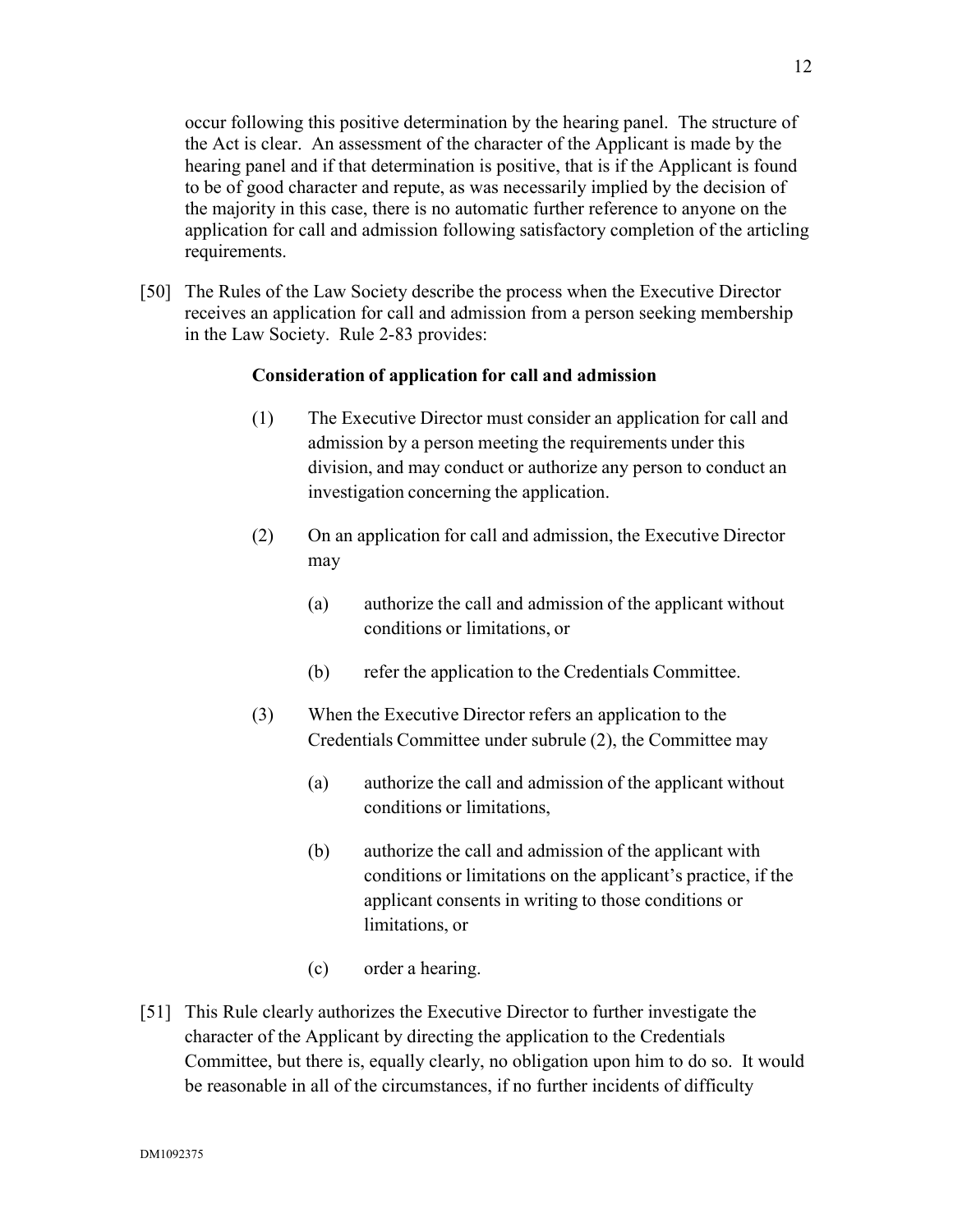emerged during the articling experience, for the Executive Director to simply approve the application for call and admission without further inquiry. This decision by the Executive Director could be supported on the basis that the "character" issues had been considered and approved by the hearing panel and that, therefore, in the absence of intervening events in articles, no further consideration is necessary.

- [52] The next issue for consideration in the analysis of the decision of the majority of the hearing panel is the timing of its determination on character. The time at which the character of the Applicant must be considered is at the time of the hearing to investigate the question. This is not disputed by the Applicant. With agreement that the effective time for the determination is the time of the hearing, we examine the language of the majority decision to ensure that this timing was appreciated by the majority and also to ensure that the timing test was properly applied.
- [53] The concluding sentence of paragraph 58 of the majority reasons requires analysis. It provides:

The results of the hearing in progress may become important when it comes time for the Law Society to decide whether to admit him to the bar upon successful completion of the professional legal training course and articles.

- [54] The suggestion that the outcome of the family litigation still in progress at the time of the hearing could have a bearing on the decision to admit the Applicant is a clear indication that the hearing panel regarded this application as a work in progress, with possible future consideration to be afforded when the decision of the Provincial Court is released. The postponement of the character determination to a future date is clearly not permitted by the law. The appropriate date for the determination of the character of the Applicant is the date of the hearing. With that principle accepted, it should be clear that the decision of the Provincial Court on a family dispute in progress at the time of the hearing can have no bearing on the question of the fitness of the Applicant for call and admission.
- [55] We have discussed our concerns with the language of paragraph 61 and have noted our inability to accord that language any interpretation other than, to paraphrase, "this is only an application for admission as an articling student – someone else (the Credentials Committee) will need to be satisfied on the character issue when he seeks membership as a lawyer." This clearly suggests an expectation that the Applicant will have an opportunity to improve the "serious character flaws" identified by the hearing panel in the language reproduced above.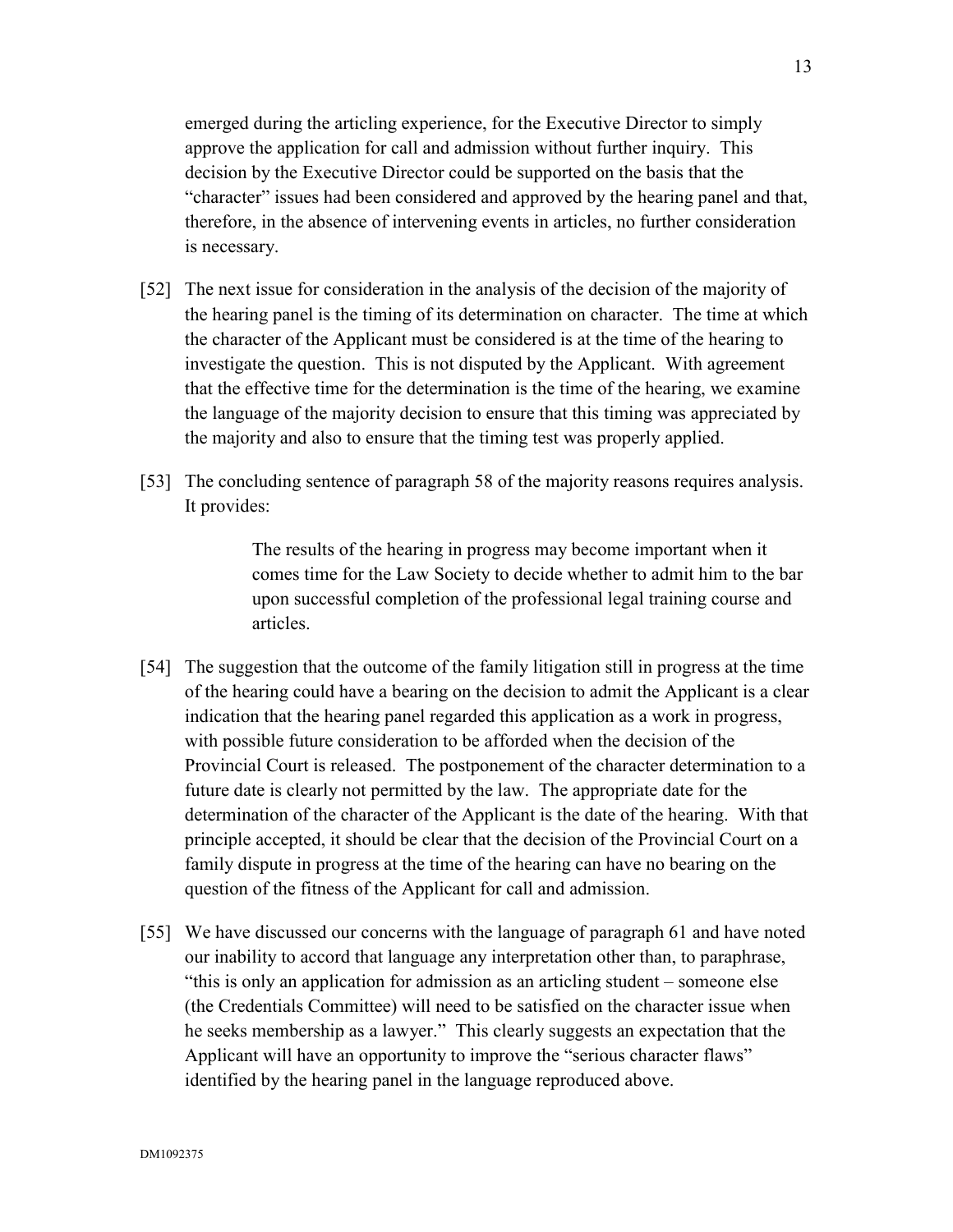[56] The belief of the hearing panel that the character issues of the Applicant can improve during articles is echoed in the language of paragraph 62:

> Although the Applicant's behaviour in relation to his wife leaves much to be desired, we do not believe he has such a defect in character that it should prevent him *starting on the road to becoming a lawyer*. We do not believe that the behaviour discussed above will be exhibited *in his practice as an articled student*.

[emphasis added)

- [57] The test for character in section 19(1) of the Act leaves no room for improvement during articles. A deficiency in character at the time of the hearing is dispositive of the application.
- [58] The Review Board has determined that the majority of the hearing panel applied an incorrect test in its decision on the question of whether the Applicant had satisfied the burden upon him to demonstrate that he was of good character and repute and is fit to become a barrister and a solicitor of the Supreme Court. With the application of the correct test, namely a determination of the character of the Applicant at the time of the hearing, this Review Board finds that the Applicant has not met the burden upon him to demonstrate that he is of good character and repute and is fit to become a barrister and a solicitor of the Supreme Court, and we therefore reverse the decision of the majority of the hearing panel and refuse the application of the Applicant to be admitted to the admission program.

# **ALTERNATIVE ANALYSIS**

- [59] As indicated above, the Review Board has considered an alternative analysis of the decision of the majority of the hearing panel. This alternate analysis is provided in the event the first analysis described herein is found to be in error. We intend to examine whether the decision of the majority can be supported by the evidence reported in the reasons.
- [60] In undertaking this analysis we are mindful of the constraints imposed on review boards by the requirement to accord deference to the decision makers responsible for making the factual determinations. This obligation is clearly stated in many cases in language that brooks no argument. It is the exception to the "correctness" standard and where matters of mixed fact and law are involved, the standard of review is reasonableness.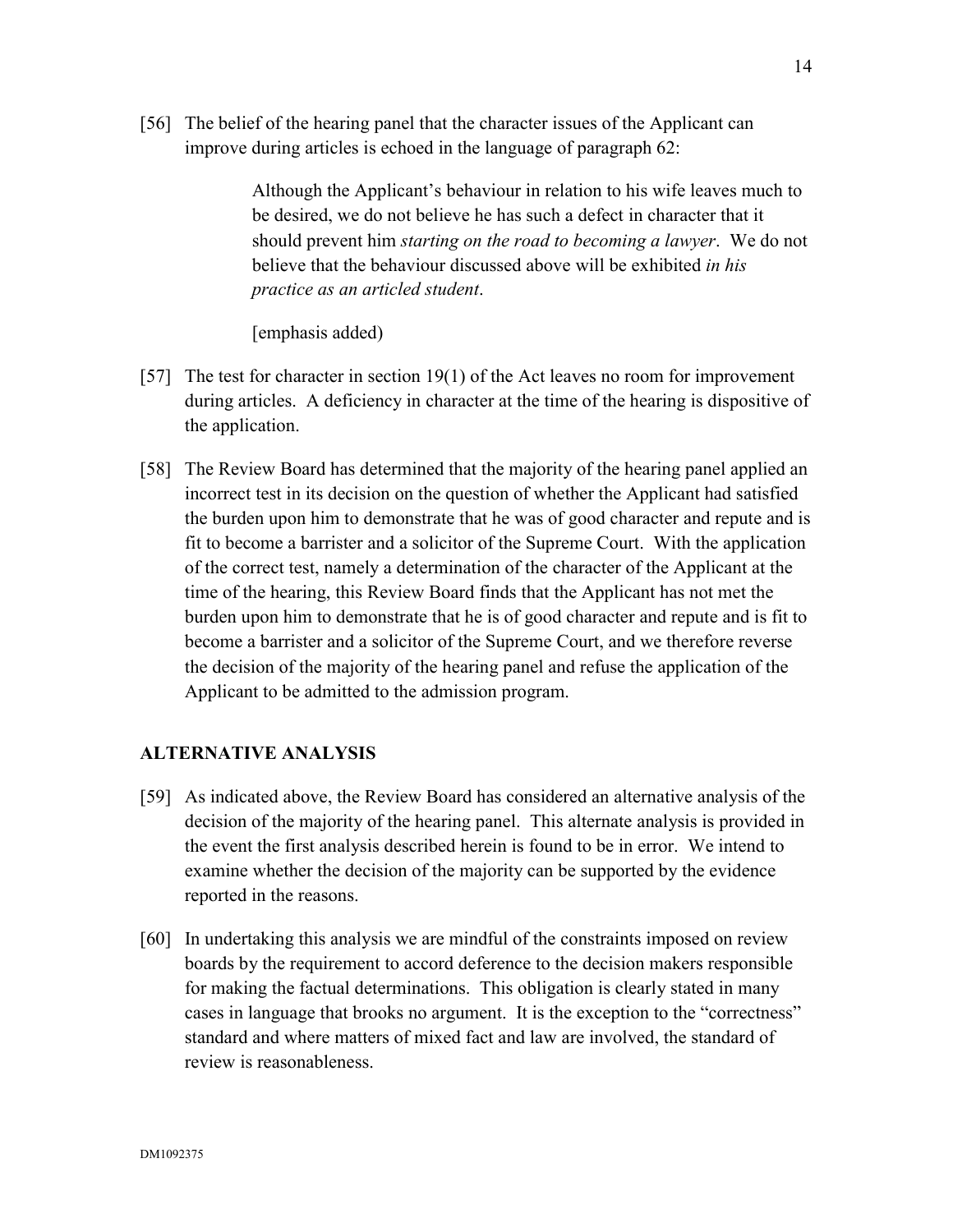- [61] Review boards are also restricted in the scope of the permitted interference with the decisions of the hearing panel that made the factual determinations. We note here our confirmation that the determination of whether a particular candidate is of good character and repute and fit to become a barrister and a solicitor of the Supreme Court, is a matter of mixed fact and law and that determination by a hearing panel, if achieved by the application of the appropriate test, should only be interfered with if the review board finds the decision to be unreasonable.
- [62] The work of a review board on a review from a decision of a hearing panel was fully canvassed in the *Mohan* decision, which relied upon a decision from a Law Society of Upper Canada Appeal Panel (*Kazman v. The Law Society of Upper Canada*, 2008 ONLSAP 7) as follows:
	- [38] Thus, the Appeal Panel's functions consist in assessing whether a hearing panel's reasons and decisions are correct or reasonable under the applicable standard of review, and putting right, where warranted, any matters that fail under that assessment. The principles are as follows:
		- i. For questions of statutory and common law including the *Law Society Act* and other statutes and common law closely connected to its functions, constitutional authority, legislative jurisdiction, procedural fairness, natural justice, bias including reasonable apprehension of bias, and Law Society policy, the standard of review is correctness. The Appeal Panel owes little or no deference to a hearing panel on such questions. The Appeal Panel may interfere with the reasons and decisions of a hearing panel on such questions if the Appeal Panel believes that the hearing panel decided them incorrectly.
		- ii. For questions of fact, credibility, mixed fact and law, and penalty, the standard of review is reasonableness. The Appeal Panel owes higher deference to a hearing panel on such questions. The Appeal Panel may interfere with the reasons and decisions of a hearing panel on such questions only if the Appeal Panel believes that the hearing panel decided them unreasonably.
		- iii. The standard of review for the reasons and decisions of a hearing panel *as a whole* is one of reasonableness. If the Appeal Panel finds that a hearing panel incorrectly decided an issue that the hearing panel was required to decide correctly but nevertheless reasonably decided the case as a whole, the Appeal Panel should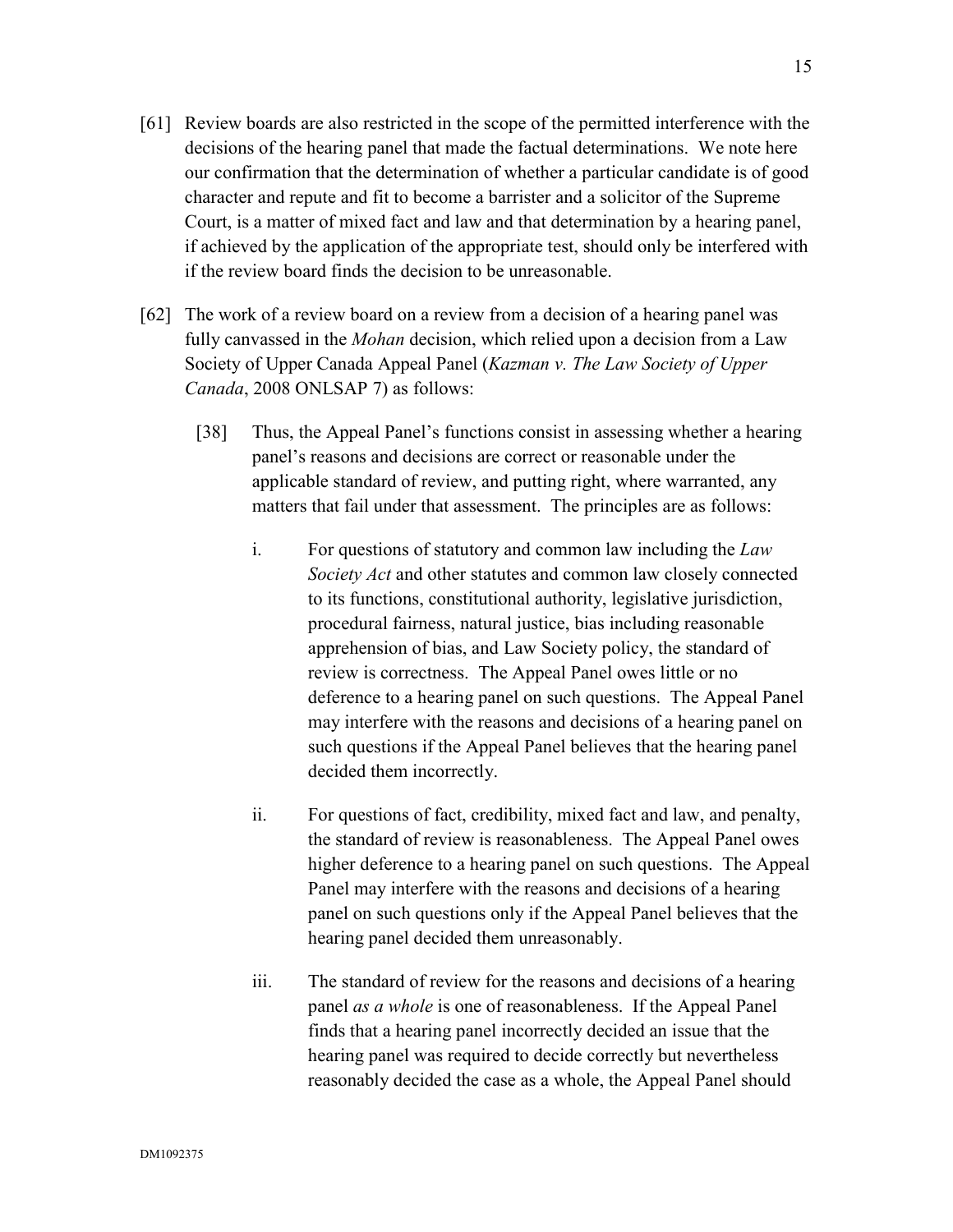correct the error, but otherwise not interfere with the acceptable outcome.

- iv. In performing its functions, the Appeal Panel shall not re-try the dispute at first instance, but shall conduct a somewhat probing examination of the reasons of the hearing panel to determine whether those reasons, taken as a whole, are reasonable, transparent, intelligible, tenable, defensible in relation to the law and the facts, and supportive of the hearing panel's decisions within a range of acceptable outcomes. If they are, the Appeal Panel shall not interfere with them even if the members of the Appeal Panel suspect that they might have preferred a different acceptable outcome.
- v. The Appeal Panel's functions may be expanded only in the not usual circumstances where fresh evidence is permitted before the Appeal Panel, and then only to the extent that the fresh evidence bears upon the case.
- [63] In this alternative analysis, we have sought to determine whether the majority reasons, taken as a whole, provide a reasonable basis for concluding that the Applicant has met the burden upon him to demonstrate that he is a person of good character and repute and is fit to become a barrister and a solicitor of the Supreme Court. Could a hearing panel, considering all of the evidence provided, reasonably determine that the Applicant was a person of good character and repute and was fit to become a barrister and a solicitor of the Supreme Court?
- [64] As directed by the Court of Appeal (above), we now undertake "a somewhat probing examination of the reasons of the hearing panel to determine whether those reasons, taken as a whole, are reasonable, transparent, intelligible, tenable, defensible in relation to the law and the facts, and supportive of the hearing panel's decisions within a range of acceptable outcomes."
- [65] The reasons of the majority make numerous references to the character of the Applicant. We summarize those references for completeness of our examination:
	- (a) on the position of the Applicant in respect of his difficult stance on the issue of service of Supreme Court proceedings in the divorce – *"The Applicant testified he was acting on information received from the Registry. The length and tone of his communications with counsel at that time reveal a person more intent on winning a point than accomplishing service of legal documents.*" (Reasons – para. 29);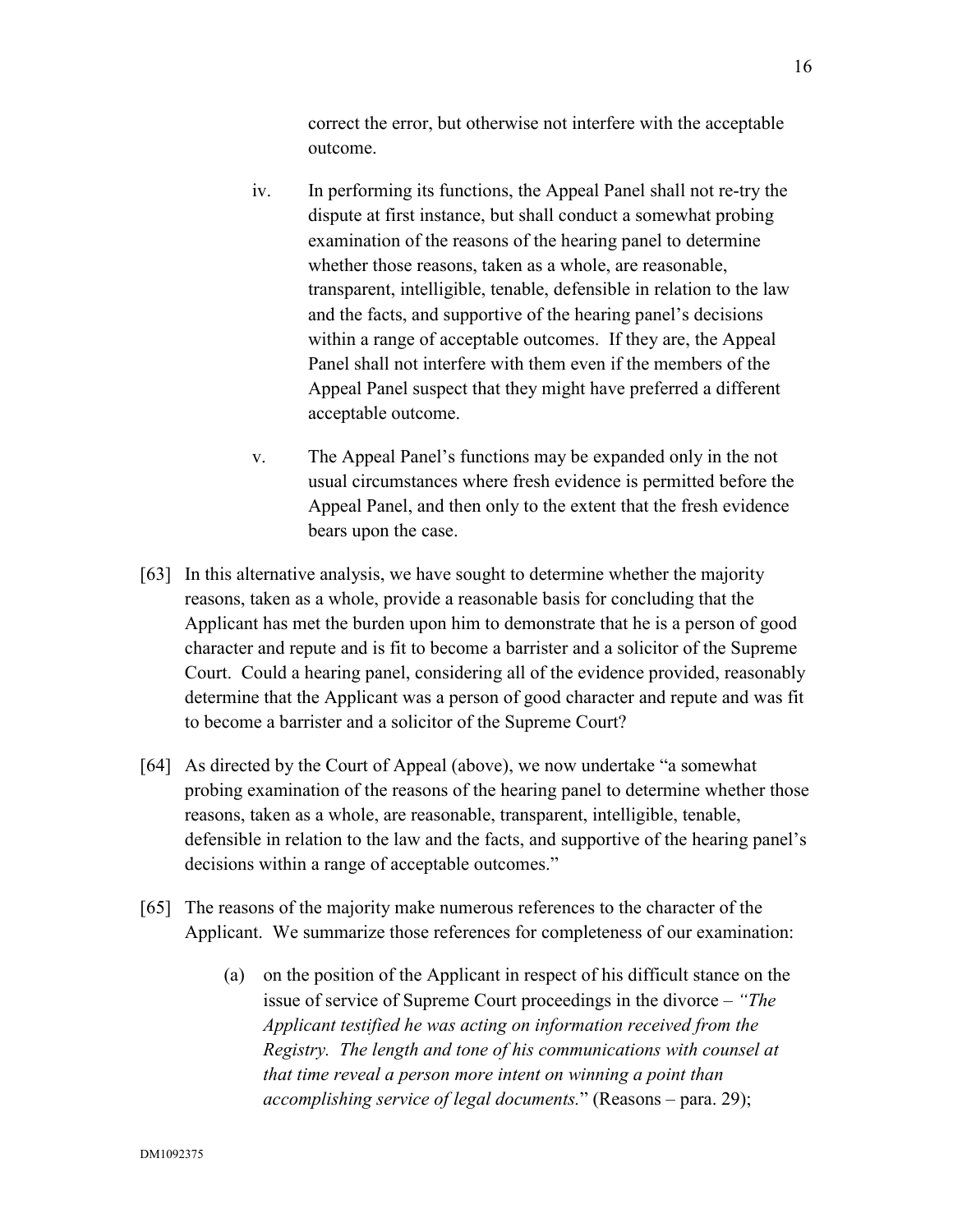- (b) on the question of the extent to which the Applicant was candid in his testimony – "*We do not entirely accept the Applicant's version of the incident that occurred, but are not prepared to find that he was lying either to the Panel or in his application."* (Reasons – para. 49);
- (c) further commentary on the nature and extent of the apology offered by the Applicant to his wife regarding the physical incident – "*If he did apologize, his subsequent conduct is not consistent with a true apology. The commencement of a small claims action within a month or two of the apology, the frequent motions that required an order of the Court to prevent and the circumstances of his insisting on personal service of the Supreme Court proceedings, are the actions of a person still motivated by bitterness.*" (Reasons – para. 52);
- (d) still further commentary on the nature and extent of the apology offered by the Applicant to his wife regarding the physical incident –"*The wording of the alleged apology is also noteworthy. The Applicant refers to his "omission" but his conduct in relation to the text message is certainly not an omission. The express reference to his superiority is inconsistent with him having achieved real insight into his own failings and alleged contribution. We do not accept that he is truly remorseful for his part in the marital breakdown.*" (Reasons – para. 53);
- (e) general commentary on the behaviour of the Applicant throughout the events in issue – "*His text messages to his wife, even if provoked, are inexcusable. If he were a lawyer, that conduct might well be considered conduct unbecoming. The manner in which he has conducted the litigation is not consistent with the standards expected of lawyers in British Columbia. His threat to report the wife's uncle to the authorities if his wife did not respect his mother would be improper for a lawyer. Finally, his suggestion to his counsel that his true feelings regarding his relationship with his wife be "kept confidential" until after the criminal proceedings were concluded was devious and would also be improper for a lawyer.*" (Reasons – para. 54);
- (f) character generally "*When considered in its totality, [the Applicant's] treatment of his wife offers evidence of serious character flaws. Matrimonial disputes often provoke intense and unflattering behaviour by people involved in that kind of visceral conflict. The Applicant sent his wife abusive and profane text messages that are quoted above. From an email he sent to his criminal defence counsel, we know that he was*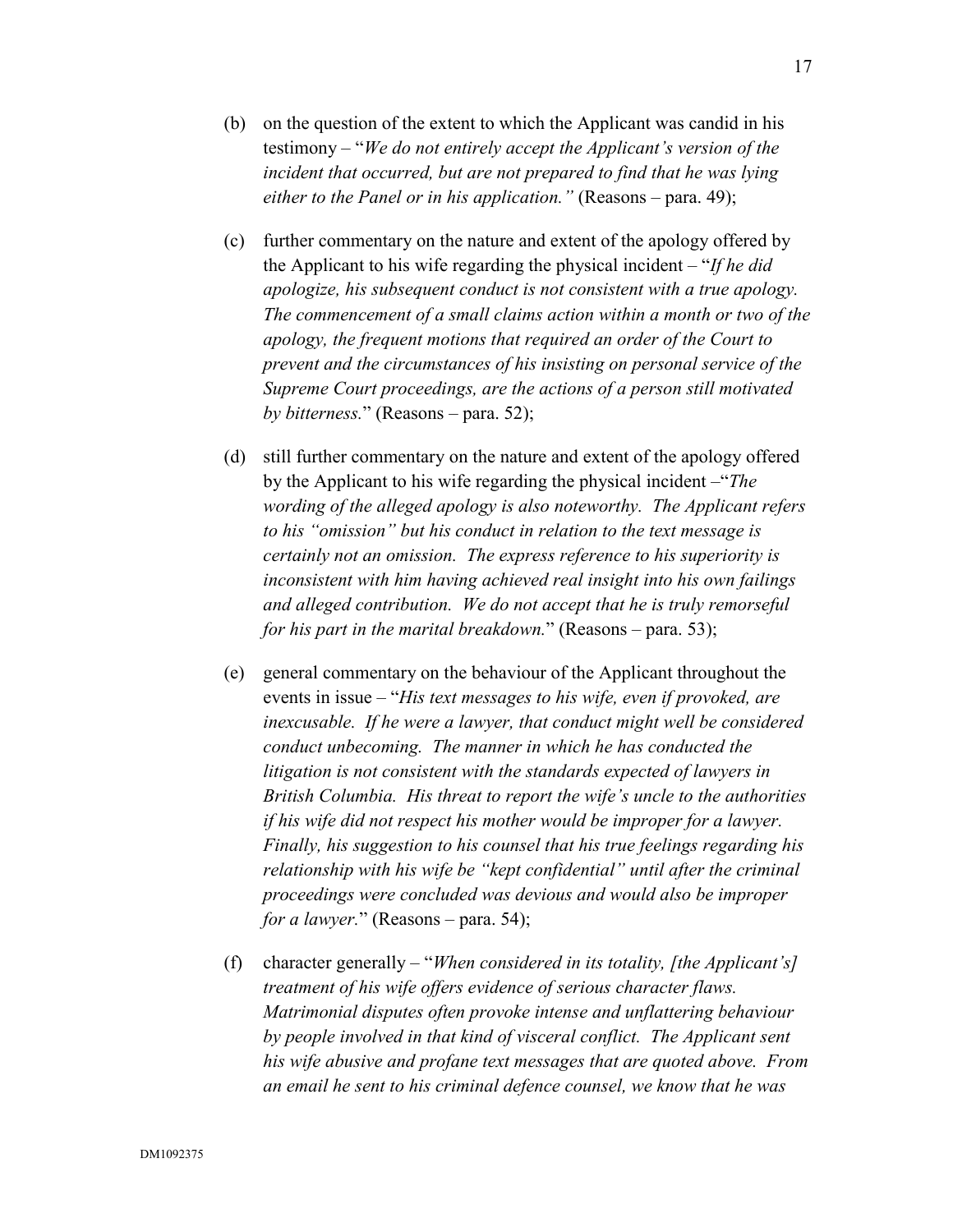*prepared to deceive his wife about the degree of interest he had in repairing the relationship in order to persuade her to soften her approach to the criminal charges he was facing. He has conducted litigation against his wife in a manner that required a court order to prevent him from filing further materials."* (Reasons – para. 58);

- (g) character flaws "*The character flaws revealed in the hearing are troubling. We have had to consider whether those flaws were provoked and exposed only because of the particular stresses of a matrimonial break up and whether they could become a factor in the Applicant's] practising life as a member of the Law Society of BC.*" (Reasons – para. 59).
- [66] Against this array of negative commentary on the behaviour of the Applicant, the majority had a single paragraph of praise for the Applicant being that reproduced as [60] within paragraph 20 of these reasons.
- [67] The cumulative effect of the commentary on the character of the Applicant overwhelms the single positive notation. There may even be debate as to whether a positive employment record, by itself, is any indication of underlying character in the face of the substantial commentary to the contrary found in the reasons. That the Applicant is a visible demonstration of the positive impact that perseverance and hard work can have on the successful transition of an immigrant to Canada, is also by itself no indication of good character. That single paragraph is the only "good" thing that the hearing panel had to say of the character of the Applicant.
- [68] We have determined that the evidence is compelling. The determination that the majority of the hearing panel made that the Applicant is of good character is not reasonable. No other reading of the majority decision is possible. We have attempted to accord deference to the hearing panel, even though it appears that the majority failed to accord their own findings the deference those findings deserved. A plain reading of the majority reasons as a whole leads to the conclusion that a finding that the Applicant is of good character and repute and is fit to become a barrister and a solicitor of the Supreme Court is not reasonable and accordingly must be reversed.

## **CONCLUSION**

[69] We have concluded, for the reasons indicated above, that the majority of the hearing panel misapplied the test for good character and repute described in Section 19(1) of the Act. We must accordingly reverse the decision of the majority of the